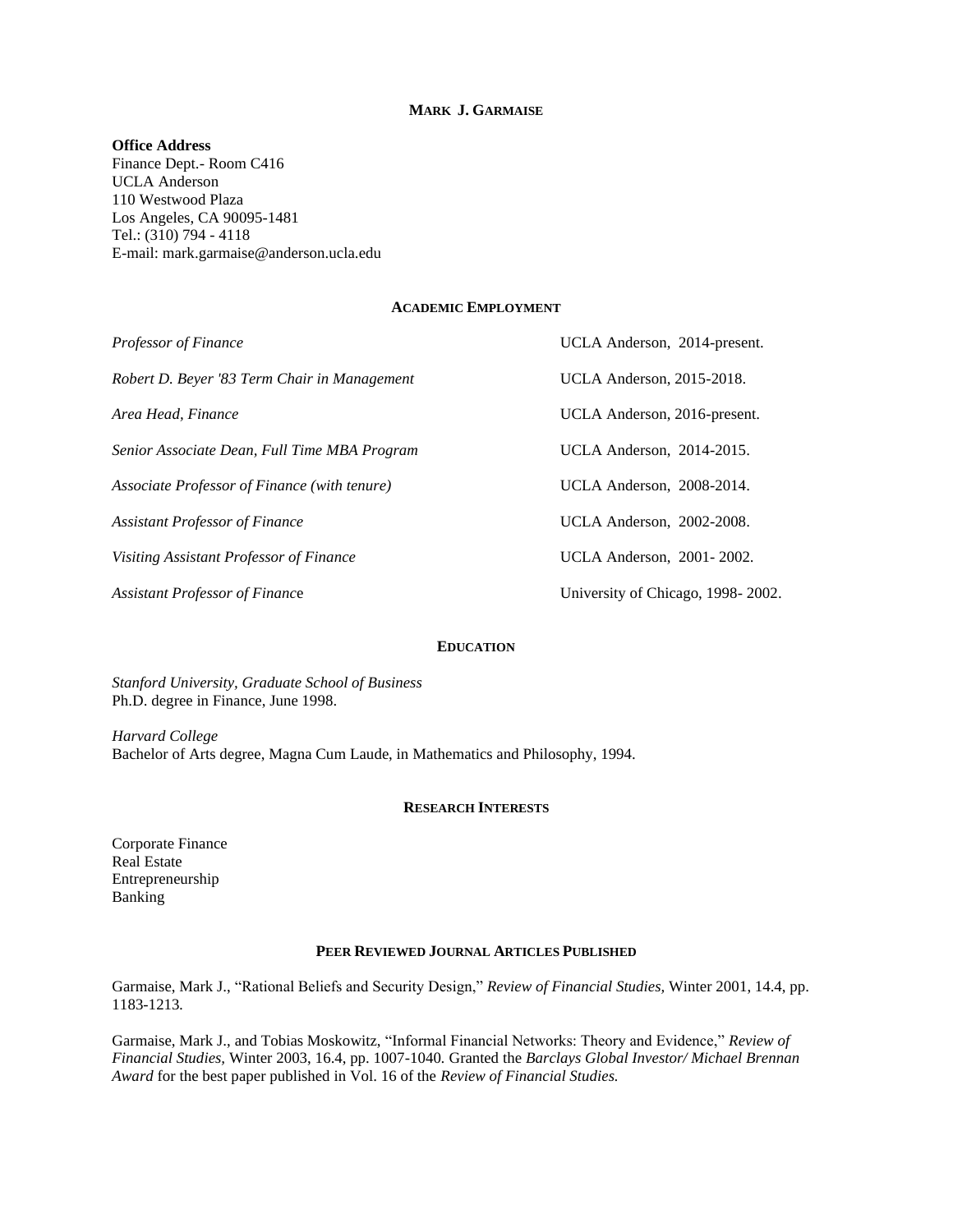Garmaise, Mark J., and Tobias Moskowitz, "Confronting Information Asymmetries: Evidence from Real Estate Markets," *Review of Financial Studies,* Summer 2004, 17.2, pp. 405-437*.* Granted the *Barclays Global Investor/ Michael Brennan Runner-Up Award* for the best paper published in Vol. 17 of the *Review of Financial Studies.*

Benmelech, Efraim, Mark J. Garmaise and Tobias Moskowitz, "Do Liquidation Values Affect Financial Contracts? Evidence from Commercial Zoning Laws," *Quarterly Journal of Economics*, August 2005, 120.3, pp. 1121-1154.

Garmaise, Mark J., and Tobias Moskowitz, "Bank Mergers and Crime: The Real and Social Effects of Credit Market Competition," *Journal of Finance*, April 2006, 61.2, pp. 495-538.

Garmaise, Mark J., "Production in Entrepreneurial Firms: The Effects of Financial Constraints on Labor and Capital," *Review of Financial Studies*, March 2008, 21.2, pp. 543-577.

Garmaise, Mark J., and Tobias Moskowitz, "Catastrophic Risk and Credit Markets," *Journal of Finance*, April 2009, 64.2, pp.657-707.

Garmaise, Mark J., and Gabriel Natividad, "Information, the Cost of Credit and Operational Efficiency: An Empirical Study of Microfinance," *Review of Financial Studies*, June 2010, 23.6, pp. 2560-2590.

Garmaise, Mark J., "Ties that Truly Bind: Noncompetition Agreements, Executive Compensation and Firm Investment," *Journal of Law, Economics, and Organization*, Volume 27, Number 2, August 2011, pp. 376-425.

Carlin, Bruce, Bhagwan Chowdhry and Mark J. Garmaise, "Investment in Organization Capital," *Journal of Financial Intermediation*, Volume 21, Issue 2, April 2012, pp. 268-286.

Garmaise, Mark J., and Gabriel Natividad, "Cheap Credit, Lending Operations and International Politics: The Case of Global Microfinance," *Journal of Finance*, Volume 68, Number 4, August 2013, pp. 1551-1576.

Garmaise, Mark J., "The Attractions and Perils of Flexible Mortgage Lending," *Review of Financial Studies*, Volume 26, Number 10, October 2013, pp. 2548-2582.

Garmaise, Mark J. "Borrower Misreporting and Loan Performance." *Journal of Finance*, Volume 70, Number 1, February 2015, pp. 449-484.

Fracassi, Cesare, Mark J. Garmaise, Gabriel Natividad and Shimon Kogan, "Business Microloans for U.S. Subprime Borrowers," *Journal of Financial and Quantitative Analysis*, Volume 51, Issue 1, February 2016, pp. 55-83.

Garmaise, Mark J., and Gabriel Natividad, "Spillovers in Local Banking Markets," *Review of Corporate Finance Studies*, Volume 5, Issue 2, September 2016, pp. 139-165. Editor's Choice article. Granted the Best Paper Award in 2017 for the *Review of Corporate Finance Studies*.

Garmaise, Mark J., and Gabriel Natividad, "Consumer Default, Credit Reporting and Borrowing Constraints," *Journal of Finance*, Volume 72, Number 5, October 2017, pp. 2331–2368.

Garmaise, Mark J., and Gabriel Natividad, "Financial Flexibility: At What Cost?," *Journal of Financial and Quantitative Analysis*, Volume 56 , Issue 1 , February 2021 , pp. 249 - 282

#### **OTHER- PUBLISHED COMMENT AND OVERVIEW ARTICLE**

Garmaise, Mark J., "Marketing Issues in Corporate Finance." *Journal of Marketing Research* Volume 46, 2009, pp. 324-26.

Garmaise, Mark J., "Alternative mortgage contracts and affordability- overview." *Regional Science and Urban Economics*, forthcoming.